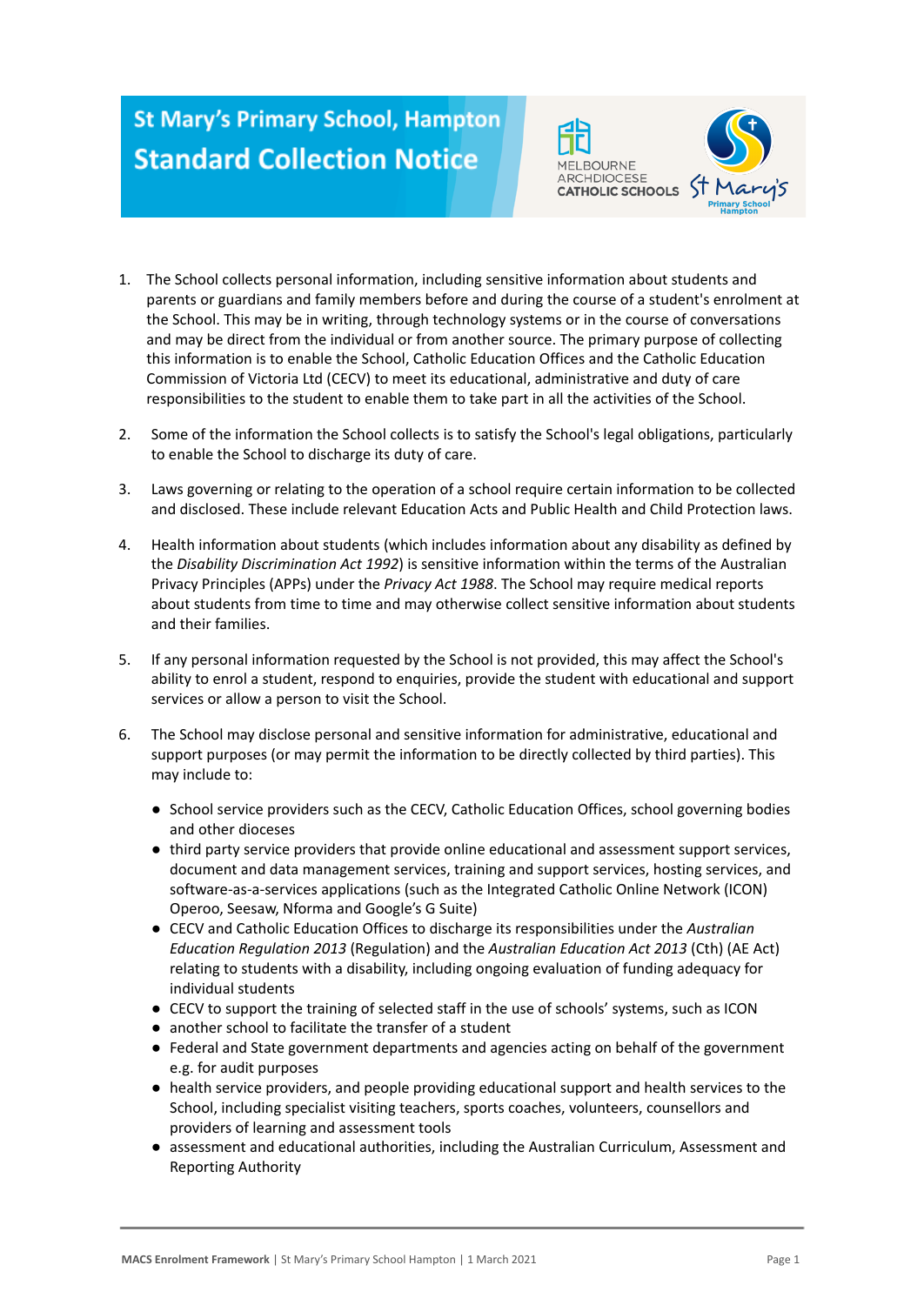- people providing administrative and financial services to the School
- anyone you authorise the School to disclose information to; and
- anyone to whom the School is required or authorised to disclose the information to by law. including under child protection laws.
- 7. The school is required by the Federal *Australian Education Regulation (2013) and Australian Education Act 2013* (Cth) (AE Act) to collect and disclose certain information under the *Nationally Consistent Collection of Data* (NCCD) on students with a disability. The school provides the required information at an individual student level to the Catholic Education Offices and the CECV, as an approved authority. Approved authorities must comply with reporting, record keeping and data quality assurance obligations under the NCCD. Student information provided to the federal government for the purpose of the NCCD does not explicitly identify any student.
- 8. Personal information collected from students is regularly disclosed to their parents or guardians.
- 9. If you make an enrolment application to another School, personal information including health information provided during the application stage may be collected from, or shared with, the other school.
- 10. The School may use online or 'cloud' service providers to store personal information and to provide services to the School that involve the use of personal information, such as services relating to email, instant messaging and education and assessment applications. Some limited personal information may also be provided to these service providers to enable them to authenticate users that access their services. This personal information may reside on a cloud service provider's servers which may be situated outside Australia. Further information about the School's use of an online or 'cloud' service providers is contained in the School's Privacy Policy.
- 11. The School's Privacy Policy, accessible on the School's website, sets out how parents or students may seek access to and correction of their personal information which the School has collected and holds. However, access may be refused in certain circumstances such as where access would have an unreasonable impact on the privacy of others, where access may result in a breach of the School's duty of care to the student, where students have provided information in confidence or where the School is otherwise required or authorised by law to refuse access. Any refusal will be notified in writing with reasons (unless, given the grounds for refusal, it would be unreasonable to provide reasons).
- 12. The School makes reasonable efforts to be satisfied about the protection of any personal information that may be collected, processed and stored outside Australia in connection with any cloud and third party services and will endeavour to ensure it will be located in countries with substantially similar protections as the APPs.
- 13. Where personal, including sensitive information is held by a cloud computing service provider on behalf of CECV for educational and administrative purposes, it may be stored on servers located within or outside Australia.
- 14. School personnel and the school's service providers, and the CECV and its service providers, may have the ability to access, monitor, use or disclose emails, communications (e.g. instant messaging), documents and associated administrative data for the purposes of administering the ICON system and ensuring its proper use.
- 15. The School may disclose limited personal information to the school parish to facilitate religious and sacramental programs, and other activities such as fundraising.
- 16. The School's Privacy Policy is accessible via the school website, newsletter, handbook, or from the School office. The policy sets out how parents, guardians or students may seek access to, and correction of their personal information which the School has collected and holds. However, access may be refused in certain circumstances such as where access would have an unreasonable